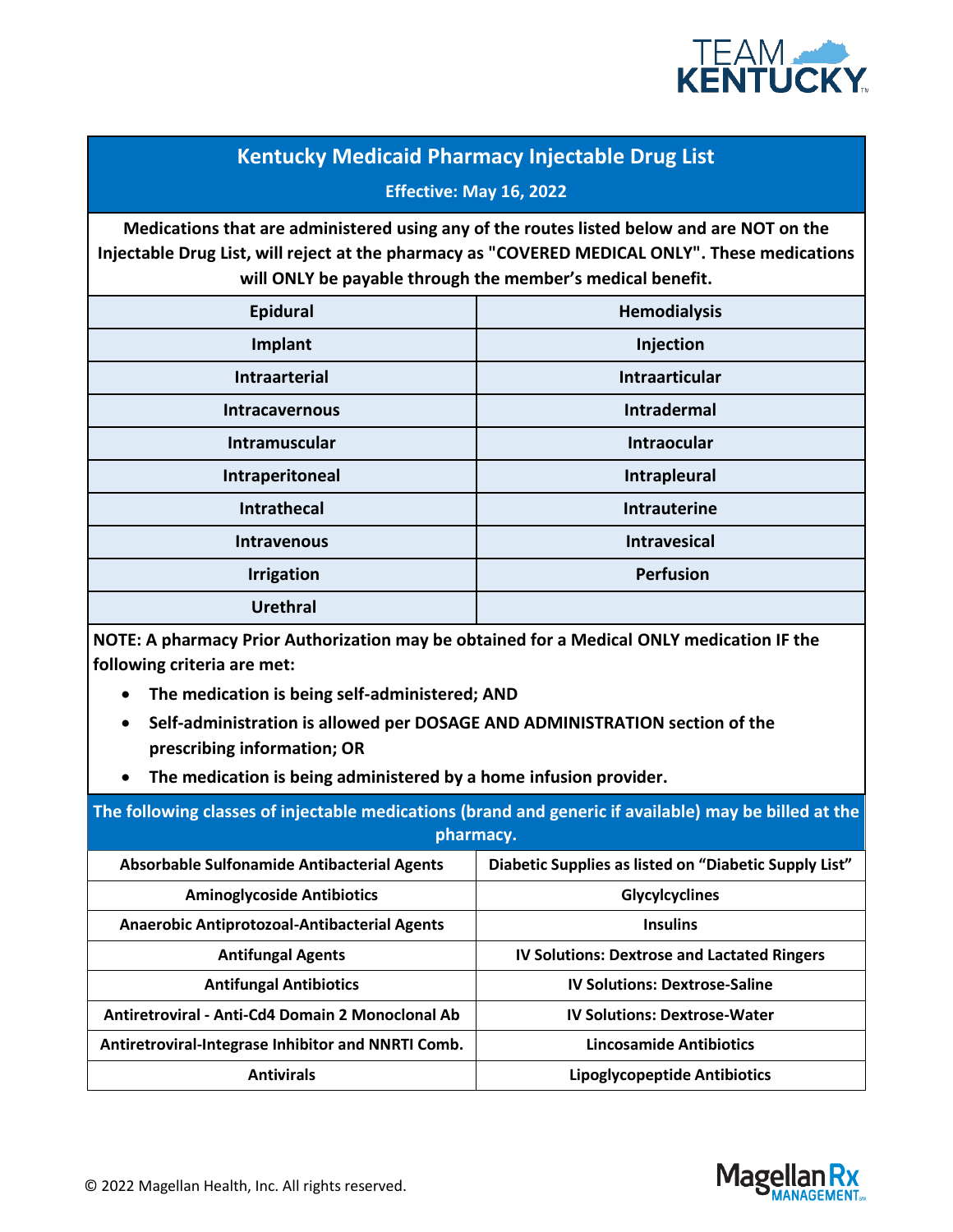| <b>Beta-lactams</b>                                                                        | <b>Macrolide Antibiotics</b>                  |  |
|--------------------------------------------------------------------------------------------|-----------------------------------------------|--|
|                                                                                            |                                               |  |
| <b>Carbapenem Antibiotics (Thienamycins)</b>                                               | <b>Oxazolidinone Antibiotics</b>              |  |
| <b>Cephalosporin Antibiotics - 1st Generation</b>                                          | <b>Penicillin Antibiotics</b>                 |  |
| <b>Cephalosporin Antibiotics - 3rd Generation</b>                                          | <b>Polymyxin Antibiotics and Derivatives</b>  |  |
| <b>Cephalosporin Antibiotics - 4th Generation</b>                                          | <b>Quinolone Antibiotics</b>                  |  |
| <b>Cephalosporin Antibiotics - 5th Generation</b>                                          | <b>Tetracycline Antibiotics</b>               |  |
| <b>COVID-19 Vaccines</b>                                                                   | <b>Vancomycin Antibiotics and Derivatives</b> |  |
| <b>Cyclic Lipopeptides</b>                                                                 |                                               |  |
| The following injectable medications (brand and generic if available) may be billed at the |                                               |  |
|                                                                                            | pharmacy.                                     |  |
| <b>Abilify Maintena</b>                                                                    | Medroxyprogesterone                           |  |
| <b>Actemra ACTpen and Actemra Syringe</b>                                                  | <b>Methotrexate Sodium</b>                    |  |
| <b>Actimmune</b>                                                                           | <b>Methotrexate Sodium/PF</b>                 |  |
| <b>Adlyxin</b>                                                                             | <b>Methylprednisolone Sodium Succinate</b>    |  |
| <b>Aimovig</b>                                                                             | <b>Miacalcin</b>                              |  |
| Ajovy                                                                                      | <b>Mircera</b>                                |  |
| <b>Aloxi</b>                                                                               | <b>Mirena</b>                                 |  |
| <b>Antihemophilic Factors</b>                                                              | Nalbuphine                                    |  |
| Apokyn                                                                                     | Naloxone HCL: Inj                             |  |
| Apretude                                                                                   | Natpara: SQ                                   |  |
| Aranesp                                                                                    | <b>Neulasta</b>                               |  |
| <b>Arcalyst</b>                                                                            | Neupogen                                      |  |
| <b>Aristada</b>                                                                            | Nexplanon                                     |  |
| Aristada Initio                                                                            | <b>Nivestym</b>                               |  |
| Arixtra                                                                                    | Norditropin, Norditropin Flexpro              |  |
| Arzerra                                                                                    | <b>Nplate</b>                                 |  |
| <b>Ascorbic Acid: Inj</b>                                                                  | <b>Nucala</b>                                 |  |
| Aveed                                                                                      | <b>Nutropin AQ Nuspin</b>                     |  |
| <b>Avonex</b>                                                                              | <b>Nyvepria</b>                               |  |
| <b>Bacteriostatic Sodium Chloride</b>                                                      | <b>Octreotide</b>                             |  |
| <b>Bacteriostatic Water for Injection</b>                                                  | <b>Ondansetron HCL</b>                        |  |
| <b>Benlysta Syringe and Autoinjector</b>                                                   | <b>Ondansetron HCL/PF</b>                     |  |
| <b>Besremi</b>                                                                             | Olanzapine                                    |  |
| Betamethasone Acetate, Sodium Phosphate                                                    | Omnitrope                                     |  |
| <b>Betaseron</b>                                                                           | Orencia Syringe, Orencia Clickject            |  |

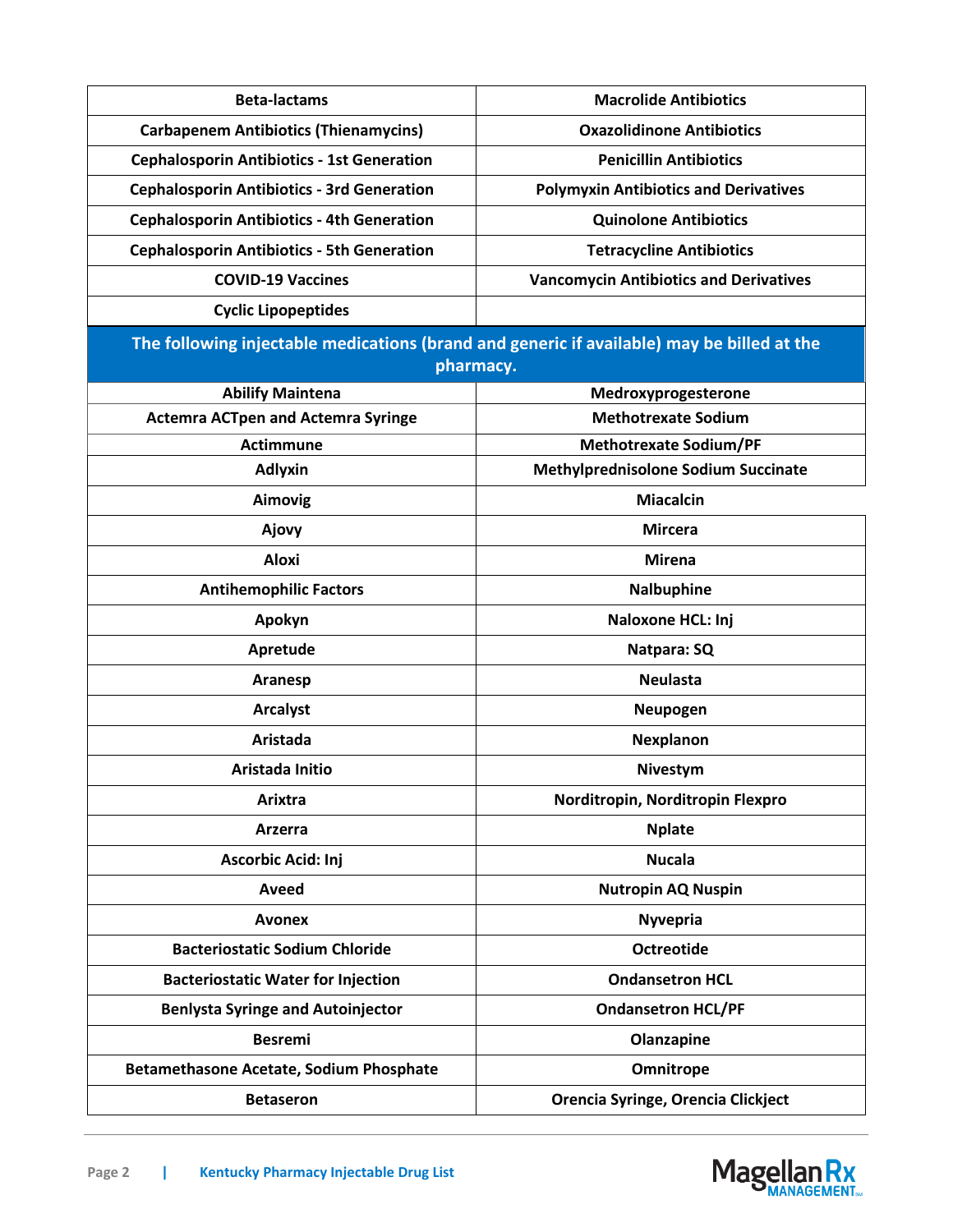| <b>Bydureon Bcise/Bydureon Pen</b>       | Otrexup                         |
|------------------------------------------|---------------------------------|
| <b>Byetta</b>                            | <b>Ozempic</b>                  |
| <b>Chlorpromazine HCL</b>                | Palynziq                        |
| Cimzia                                   | Paragard                        |
| Copaxone                                 | Paricalcitol: Inj               |
| Cosentyx                                 | Pegasys Syringe, Vial, ProClick |
| <b>Cutaquig</b>                          | PegIntron                       |
| Cuvitru                                  | Pentam 300: Inj                 |
| Cyanocobalamin (Vitamin B-12)            | <b>Perseris</b>                 |
| Delestrogen                              | Phytonadione: Inj               |
| Depo-Estradiol                           | Plegridy                        |
| Depo-Medrol Inj                          | <b>Praluent</b>                 |
| Depo-Testosterone                        | Premarin: Inj                   |
| <b>Desmopressin Acetate</b>              | Probuphine                      |
| <b>Dexamethasone Sodium Phosphate</b>    | <b>Procrit</b>                  |
| <b>Dexamethasone Sodium Phosphate/PF</b> | Progesterone: Inj               |
| Diazepam: INJ                            | Prolia                          |
| <b>Dihydroergotamine Mesylate</b>        | <b>Promethazine HCL</b>         |
| Diphenhydramine HCL                      | Pyridoxine HCL: Inj             |
| <b>Dupixent</b>                          | Rasuvo                          |
| <b>Eligard</b>                           | <b>Rebif</b>                    |
| <b>Emgality</b>                          | Reblozyl                        |
| Empaveli                                 | Reclast                         |
| <b>Enbrel</b>                            | <b>RediTrex: SQ</b>             |
| <b>Enspryng</b>                          | Relistor                        |
| Epipen/Epipen Jr.                        | Remodulin                       |
| <b>Epogen</b>                            | Repatha                         |
| <b>Evenity</b>                           | Retacrit                        |
| Extavia                                  | <b>Risperdal Consta</b>         |
| <b>Famotidine</b>                        | <b>Saizen</b>                   |
| Famotidine/PF                            | Saizen-Saizenprep: SQ           |
| Fasenra                                  | Sajazir: SQ                     |
| Fensolvi                                 | Serostim                        |
| <b>Firazyr</b>                           | Signifor: SQ                    |



 $\mathbf{I}$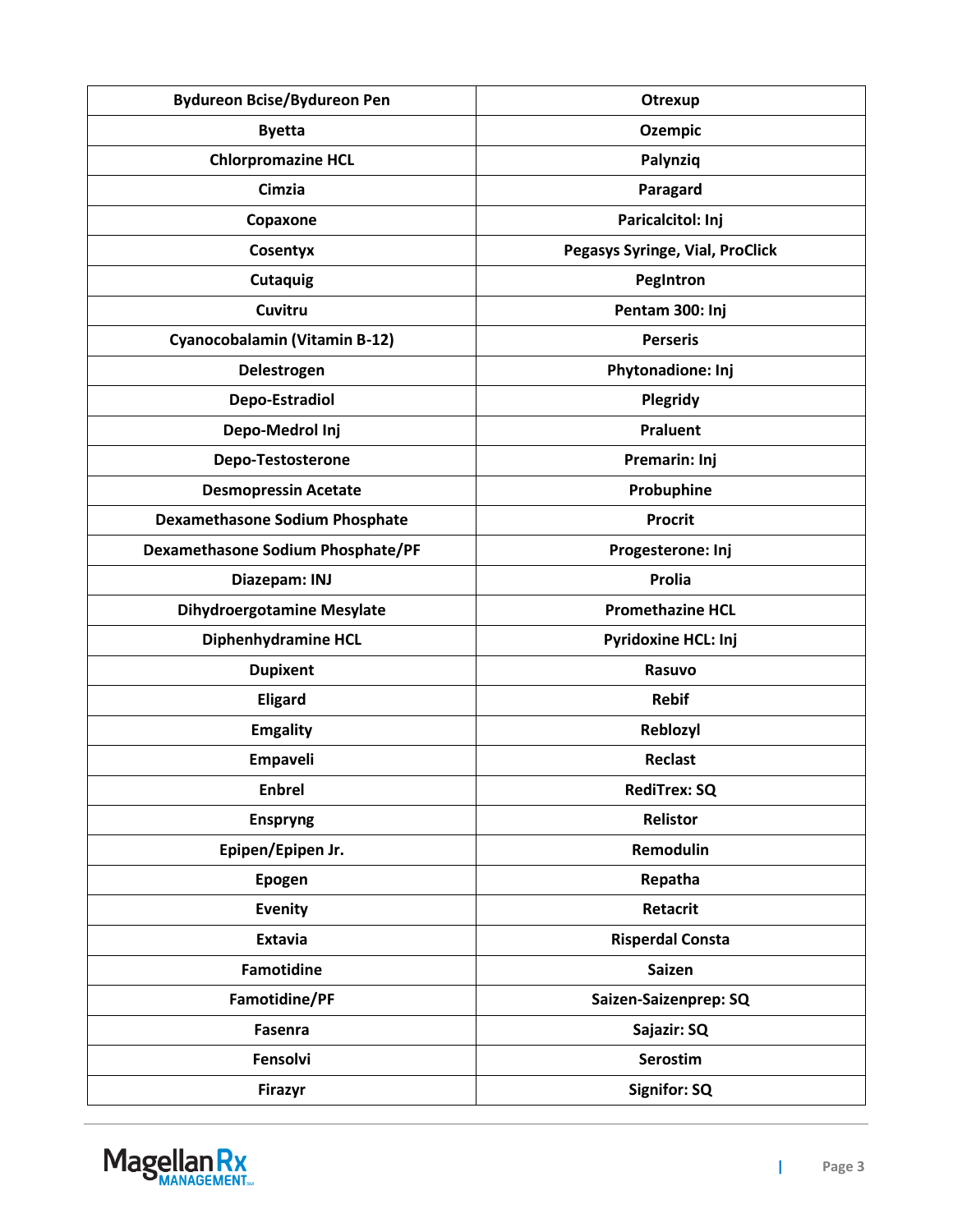| <b>Flolan</b>                             | <b>Siliq</b>                               |
|-------------------------------------------|--------------------------------------------|
| <b>Fluphenazine Decanoate</b>             | Simponi                                    |
| Folic Acid: Inj                           | <b>Skyla</b>                               |
| <b>Fondaparinux Sodium</b>                | <b>Skyrizi</b>                             |
| Forteo                                    | Skytrofa: SQ                               |
| <b>Fragmin</b>                            | <b>Sodium Chloride Irrigation Solution</b> |
| <b>Fulphila</b>                           | <b>Sodium Chloride: IV</b>                 |
| <b>Fuzeon</b>                             | Soliqua                                    |
| <b>Gammagard Liquid</b>                   | Solu-Medrol, IV Inj                        |
| <b>Gamunex</b>                            | <b>Somatuline Depot</b>                    |
| <b>Gattex</b>                             | <b>Somavert</b>                            |
| Geodon                                    | Spinraza                                   |
| Genotropin                                | <b>Stelara</b>                             |
| Glatopa                                   | <b>Strensiq</b>                            |
| GlucaGen                                  | <b>Sublocade</b>                           |
| <b>Granix</b>                             | <b>Sumatriptan Succinate</b>               |
| Gvoke                                     | Sylatron                                   |
| H.P. Acthar Gel                           | Symjepi                                    |
| Haegarda: SQ                              | Symlin                                     |
| <b>Haldol Decanoate</b>                   | <b>Synagis</b>                             |
| <b>Haldol Lactate</b>                     | <b>Takhzyro</b>                            |
| Hemlibra                                  | <b>Taltz</b>                               |
| <b>Heparin</b>                            | <b>Terbutaline Sulfate</b>                 |
| Hizentra                                  | <b>Thiamine HCL: INJ</b>                   |
| Humatrope                                 | <b>Tremfya</b>                             |
| <b>Humira</b>                             | <b>Triamcinolone Acetonide</b>             |
| <b>Hydrocortisone Sodium Succinate</b>    | <b>Trulicity</b>                           |
| <b>Hydrocortisone Sodium Succinate/PF</b> | <b>Tymlos: SQ</b>                          |
| <b>Hydroxyprogesterone Caproate: IM</b>   | <b>Udenyca</b>                             |
| <b>Hyqvia</b>                             | Victoza                                    |
| Icatibant: SQ                             | Vitamin K1                                 |
| <b>Ilaris</b>                             | <b>Vivitrol</b>                            |
| Imitrex                                   | <b>Sterile Water for Injection</b>         |
| <b>Increlex</b>                           | <b>Xembify</b>                             |